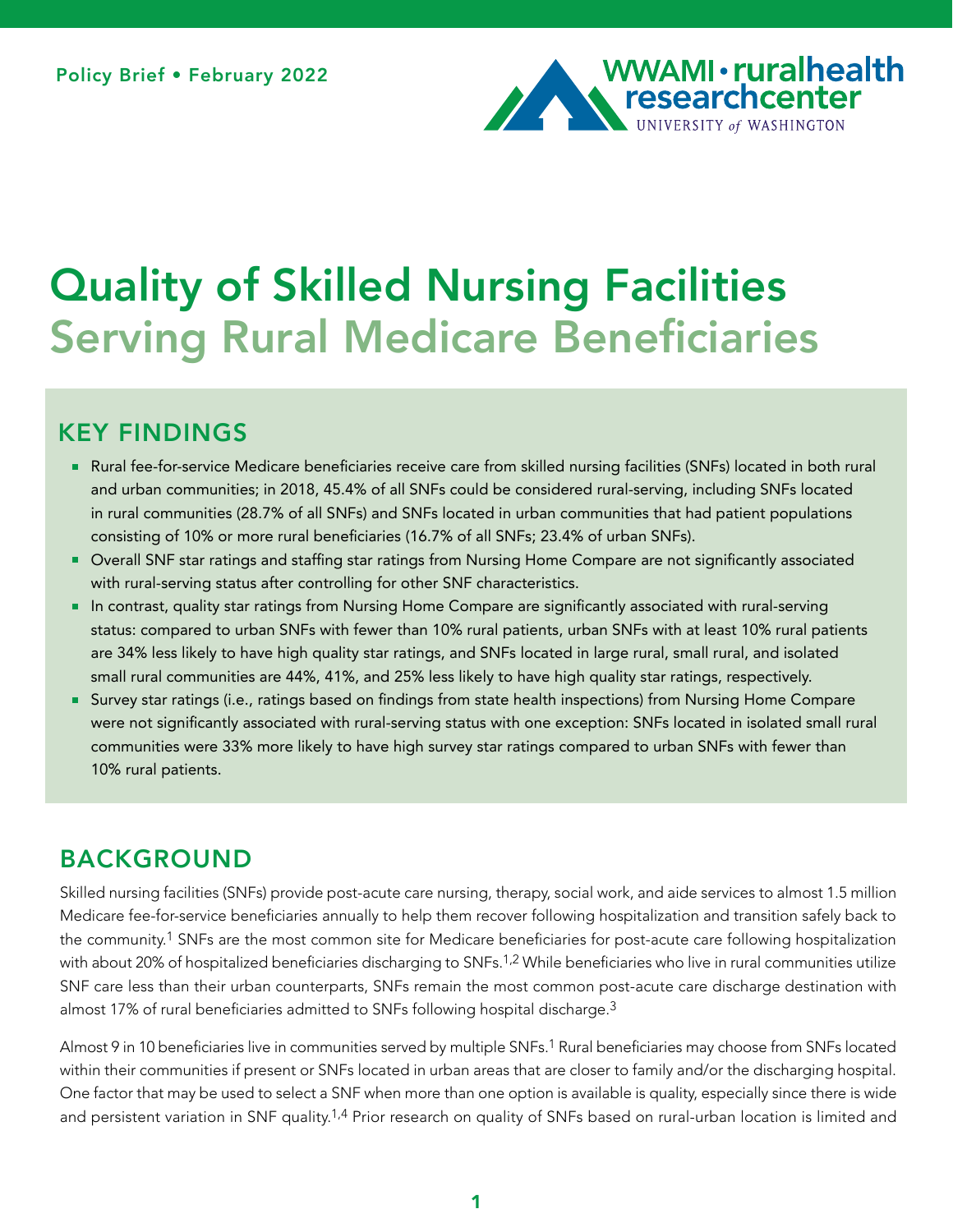results are mixed. Some studies suggest poorer quality in rural SNFs compared to urban SNFs,<sup>5,6</sup> while others suggest rural SNFs may perform better than urban SNFs on rates of hospital readmission, emergency department use, and vaccination.<sup>7-10</sup> However, some of these studies focus on quality indicators only pertinent for long-stay residents receiving custodial care, not short-stay residents receiving post-acute care services. In addition, these studies only consider rural-urban location and do not account for urban SNFs that serve rural beneficiaries.

SNF performance on select quality measures became available nationwide on the Nursing Home Compare (NHC) website in 2002. However, in recognition of the need for easy-to-understand, summary information on quality to help with SNF selection, the Centers for Medicare & Medicaid Services (CMS) launched a star ratings system in 2008. While the star ratings system has been revised several times since its initial introduction, it retains the goal of providing consumers, families and caregivers, providers, and other stakeholders with a summary of SNF performance across multiple indicators of care quality. The purpose of this study was to examine the quality of SNFs that serve rural beneficiaries based on star ratings.

# METHODS

This study was a secondary analysis of administrative data on Medicare-certified SNFs operating in 2018. We used publicly available, SNF-level data from CMS, including the 2018 NHC Provider File and the 2018 Post-Acute Care and Hospice Utilization and Payment Public Use File (PAC PUF).

Our outcome of interest was SNF quality. We used a series of star ratings from NHC to capture SNF quality, including overall star rating and three sub-ratings that are used to determine the overall star rating: quality star rating, survey star rating, and staffing star rating. The quality star rating is derived from 15 resident-level clinical measures. Quality star ratings are based on Minimum Data Set (MDS) measures and Medicare claims. The survey star rating is based on annual health and safety inspections by state inspectors to examine compliance with Medicare and Medicaid regulations. The staffing star rating is based on the ratio of nurse staffing hours per resident per day with more stars given for higher levels of staffing. See Box 1 for additional details on star ratings methodology. We used the quarterly star ratings data reported in NHC to calculate average star ratings for 2018.

|                    | Box 1. Overview of Methodology for Nursing Home Compare Star Ratings                                       |  |  |  |  |  |
|--------------------|------------------------------------------------------------------------------------------------------------|--|--|--|--|--|
| <b>Star Rating</b> | <b>Measure Description</b>                                                                                 |  |  |  |  |  |
| Overall            | • Composite star rating based on three sub-ratings of quality, survey, and staffing stars                  |  |  |  |  |  |
|                    | • Overall rating is assigned using a three-step process:                                                   |  |  |  |  |  |
|                    | o Start with the survey star rating                                                                        |  |  |  |  |  |
|                    | o Add one star if the staffing rating is four or five stars and greater than the survey star rating OR     |  |  |  |  |  |
|                    | subtract one star if the staffing star rating is one star, noting the overall rating cannot be more than   |  |  |  |  |  |
|                    | five stars or less than one star                                                                           |  |  |  |  |  |
|                    | o Add one star if the quality rating is five stars OR subtract one star if the quality rating is one star, |  |  |  |  |  |
|                    | noting the overall rating cannot be more than five stars or less than one star                             |  |  |  |  |  |
|                    | • The one exception to the process described above is that facilities with only one survey star cannot     |  |  |  |  |  |
|                    | be upgraded by more than one star even if criteria for upgrading are met for both staffing and             |  |  |  |  |  |
|                    | quality ratings                                                                                            |  |  |  |  |  |

*Box 1 continued on next page*

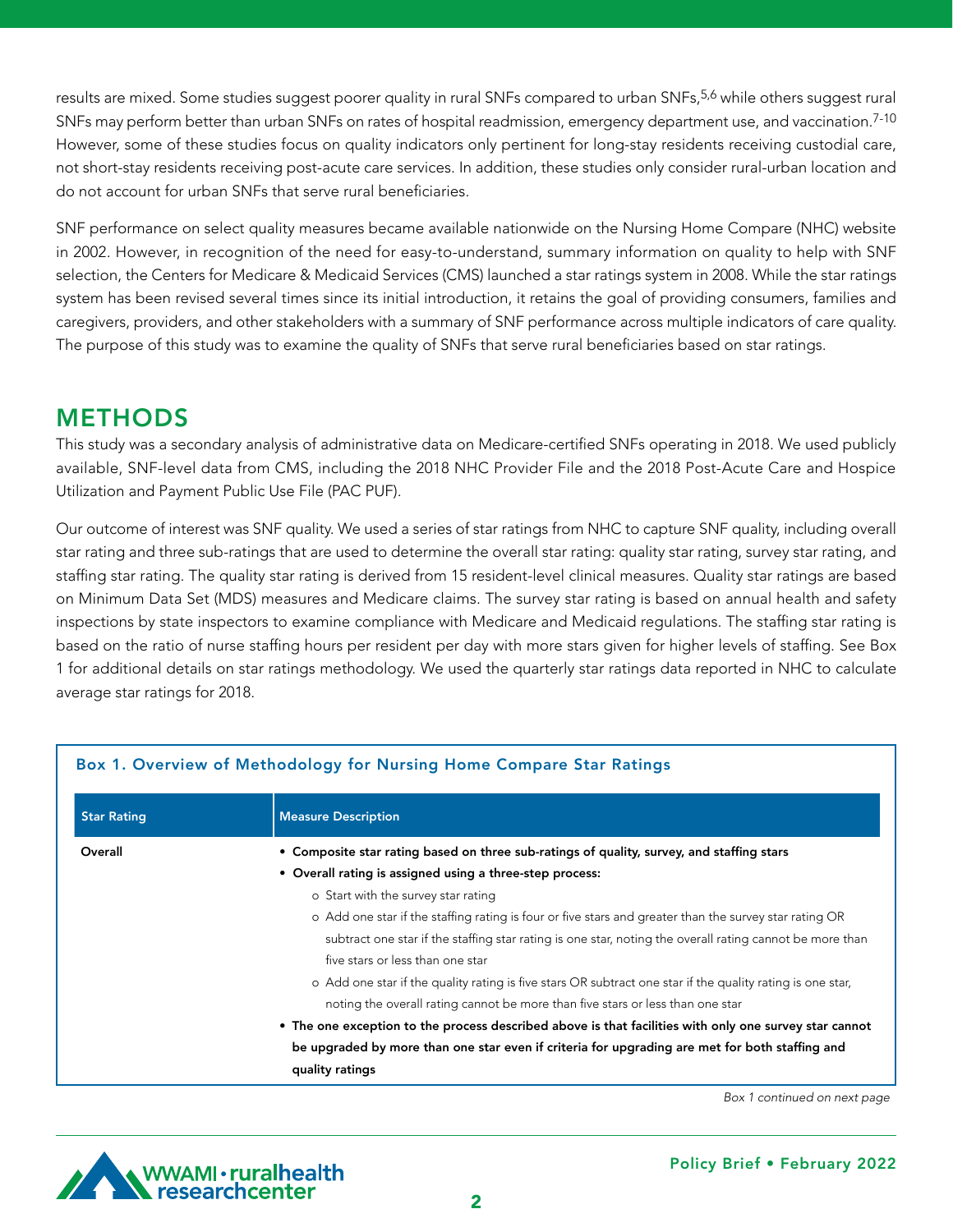#### *Box 1 continued*

| <b>Star Rating</b> | <b>Measure Description</b>                                                                            |  |  |  |  |  |  |  |
|--------------------|-------------------------------------------------------------------------------------------------------|--|--|--|--|--|--|--|
| Quality            | • Based on performance on 15 measures reported on Nursing Home Compare that are derived from          |  |  |  |  |  |  |  |
|                    | the Minimum Data Set (MDS) and Medicare claims                                                        |  |  |  |  |  |  |  |
|                    | • Short-stay resident measures                                                                        |  |  |  |  |  |  |  |
|                    | o Percentage of residents who improved their ability to move independently (MDS)                      |  |  |  |  |  |  |  |
|                    | o Percentage of residents with pressure ulcers or pressure injuries that are new or worsened (MDS)    |  |  |  |  |  |  |  |
|                    | o Percentage of residents who got antipsychotic medication for the first time (MDS)                   |  |  |  |  |  |  |  |
|                    | o Percentage of residents who were re-hospitalized after a nursing home admission (claims)            |  |  |  |  |  |  |  |
|                    | o Percentage of residents who have had an outpatient emergency department visit (claims)              |  |  |  |  |  |  |  |
|                    | o Rate of successful return to home and community from facility (claims)                              |  |  |  |  |  |  |  |
|                    | • Long-stay resident measures                                                                         |  |  |  |  |  |  |  |
|                    | o Percentage of residents whose need for help with daily activities increased (MDS)                   |  |  |  |  |  |  |  |
|                    | o Percentage of residents whose ability to move independently worsened (MDS)                          |  |  |  |  |  |  |  |
|                    | o Percentage of high-risk residents with pressure ulcers (MDS)                                        |  |  |  |  |  |  |  |
|                    | o Percentage of residents who have or had a catheter inserted and left in their bladder (MDS)         |  |  |  |  |  |  |  |
|                    | o Percentage of residents with a urinary tract infection (MDS)                                        |  |  |  |  |  |  |  |
|                    | o Percentage of residents experiencing one or more falls with major injury (MDS)                      |  |  |  |  |  |  |  |
|                    | o Percentage of residents who got an antipsychotic medication (MDS)                                   |  |  |  |  |  |  |  |
|                    | o Number of hospitalizations per 1,000 resident days (claims)                                         |  |  |  |  |  |  |  |
|                    | o Number of outpatient emergency department visits per 1,000 resident days (claims)                   |  |  |  |  |  |  |  |
|                    | • Case-mix adjustment is used for all five claims-based measures and four of the ten MDS-based        |  |  |  |  |  |  |  |
|                    | measures (short-stay improvement in ability to move independently, short-stay new or worsened         |  |  |  |  |  |  |  |
|                    | pressure ulcers, long-stay decline in ability to move independently, and long-stay catheter)          |  |  |  |  |  |  |  |
|                    | • Points are given for each measure based on national distributions and then summed for an overall    |  |  |  |  |  |  |  |
|                    | quality score which is used to assign stars                                                           |  |  |  |  |  |  |  |
|                    | • Ratings are calculated using the four most recent quarters of data for each measure with the        |  |  |  |  |  |  |  |
|                    | exception of the successful return to home and community measure which uses eight quarters of<br>data |  |  |  |  |  |  |  |
| Survey             | • Contains information from the three most recent state health inspections and substantiated          |  |  |  |  |  |  |  |
|                    | findings from the most recent 36 months of complaint investigations                                   |  |  |  |  |  |  |  |
|                    | . Weighted by timing of survey with most recent survey weighted more highly                           |  |  |  |  |  |  |  |
|                    | • Weighted by scope and severity of deficiencies found and number of revisits required to ensure      |  |  |  |  |  |  |  |
|                    | corrective actions have been taken                                                                    |  |  |  |  |  |  |  |
|                    | • Scope of deficiency options                                                                         |  |  |  |  |  |  |  |
|                    | o Isolated                                                                                            |  |  |  |  |  |  |  |
|                    | o Pattern                                                                                             |  |  |  |  |  |  |  |
|                    | o Widespread                                                                                          |  |  |  |  |  |  |  |
|                    | • Severity of deficiency options                                                                      |  |  |  |  |  |  |  |
|                    | o Immediate jeopardy to resident health or safety                                                     |  |  |  |  |  |  |  |
|                    | o Actual harm that is not immediate jeopardy                                                          |  |  |  |  |  |  |  |
|                    | o No actual harm with potential for more than minimal harm that is not immediate jeopardy             |  |  |  |  |  |  |  |
|                    | o No actual harm with potential for minimal harm                                                      |  |  |  |  |  |  |  |

*Box 1 continued on next page*

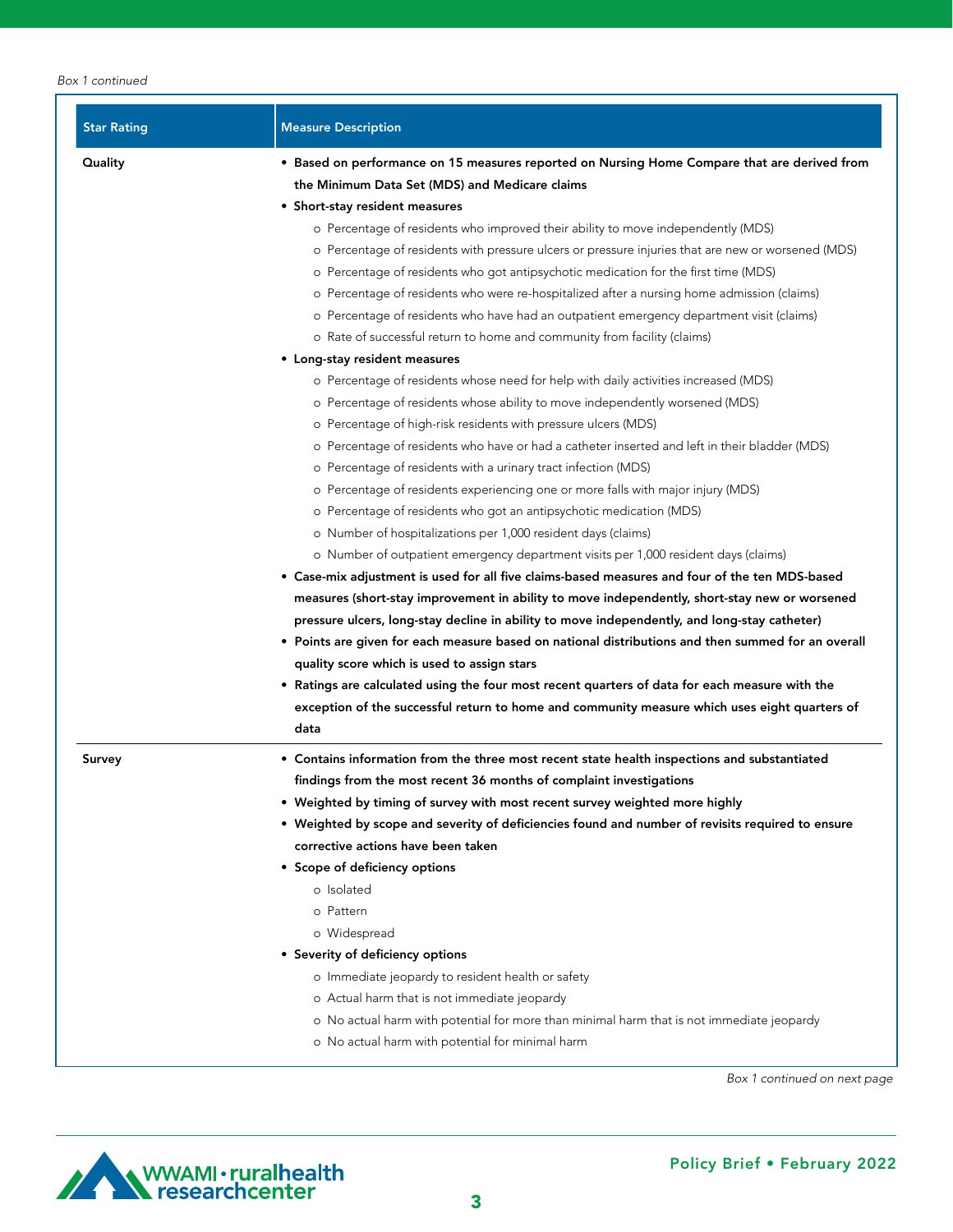#### *Box 1 continued*

| <b>Star Rating</b> | <b>Measure Description</b>                                                                                                     |  |  |  |  |  |
|--------------------|--------------------------------------------------------------------------------------------------------------------------------|--|--|--|--|--|
| <b>Staffing</b>    | • Includes two measures of staffing that account for the number and case-mix of residents cared                                |  |  |  |  |  |
|                    | for by the facility:                                                                                                           |  |  |  |  |  |
|                    | o Registered nurse hours per resident per day                                                                                  |  |  |  |  |  |
|                    | o Total nurse hours per resident per day, including registered nurse, licensed practical nurse, and                            |  |  |  |  |  |
|                    | nurse aide                                                                                                                     |  |  |  |  |  |
|                    | • Uses separate cut points for number of stars for registered nurse staffing and total nurse                                   |  |  |  |  |  |
|                    | staffing from a percentile-based method that also takes into account clinical evidence on                                      |  |  |  |  |  |
|                    | staffing and quality                                                                                                           |  |  |  |  |  |
|                    | • Staffing hours are taken from the Payroll-Based Journal, a mandatory reporting system                                        |  |  |  |  |  |
|                    | developed by CMS for submission of staffing data, and resident census is calculated from the                                   |  |  |  |  |  |
|                    | <b>Minimum Data Set</b>                                                                                                        |  |  |  |  |  |
|                    | Source: https://www.cms.gov/Medicare/Provider-Enrollment-and-Certification/CertificationandComplianc/Downloads/usersquide.pdf; |  |  |  |  |  |

https://www.cms.gov/Medicare/Provider-Enrollment-and-Certification/CertificationandComplianc/FSQRS

Our key independent variable was rural-serving status, which we specified using a two-step process to categorize SNFs based on rural-urban location and percent of short-stay residents who were from rural communities. First, we classified SNFs by location using the ZIP code approximation of the Rural-Urban Commuting Area (RUCA) codes, which characterize the rural-urban status of areas based on U.S. Census Bureau definitions and work commuting information.11,12 We used the 2010 RUCA codes to classify SNFs as located in urban (codes 1.0, 1.1, 2.0, 2.1, 3.0, 4.1, 5.1, 7.1, 8.1, 10.1), large rural (codes 4.0, 5.0, 6.0), small rural (codes 7.0, 7.2, 8.0, 8.2, 9.0), and isolated small rural (codes 10.0, 10.2, 10.3) communities. Second, we further classified SNFs located in urban areas based on whether the short-stay residents served by the SNF in 2018 consisted of 10% or more rural beneficiaries versus fewer than 10% of rural beneficiaries using PAC PUF data. The PAC PUF uses RUCA codes (primary digit 4 or higher) based on ZIP code of residence to designate beneficiaries as rural to provide percentage of beneficiaries served by a SNF that live in rural communities. We selected the threshold of 10% based on data distribution and the notion that urban SNFs serving at least 1 in 10 short-stay residents from a rural community would have more experience providing post-acute care services and coordinating discharge back to the community for rural beneficiaries than urban SNFs that rarely serve rural beneficiaries. The final categorization of SNFs was: (1) urban SNF serving fewer than 10% rural beneficiaries (non-rural-serving urban SNF), (2) urban SNF serving 10% or more rural beneficiaries (rural-serving urban SNF), (3) SNF located in large rural community, (4) SNF located in small rural community, and (5) SNF located in isolated small rural community. Thus, SNFs were considered rural-serving if they were located in rural communities or if they were located in urban communities with at least 10% of their patient population consisting of rural beneficiaries.

We used NHC and PAC PUF data to create control variables for SNF characteristics. Profit status was categorized as forprofit, nonprofit, or governmental. We measured size by number of certified beds and volume by number of total stays for post-acute care (short-stay residents only). We dichotomized years certified by Medicare as before and after implementation of prospective payment in July 1998. We used Census Division to indicate geographic location. We used indicators to account for whether the SNF was located in a hospital versus free-standing and whether the SNF was part of a continuing care retirement community or not.

Our descriptive analysis compared star ratings and other SNF characteristics across our rural-serving categorization. We used chi-square tests to compare categorical variables and ANOVA to compare continuous variables. We then used



4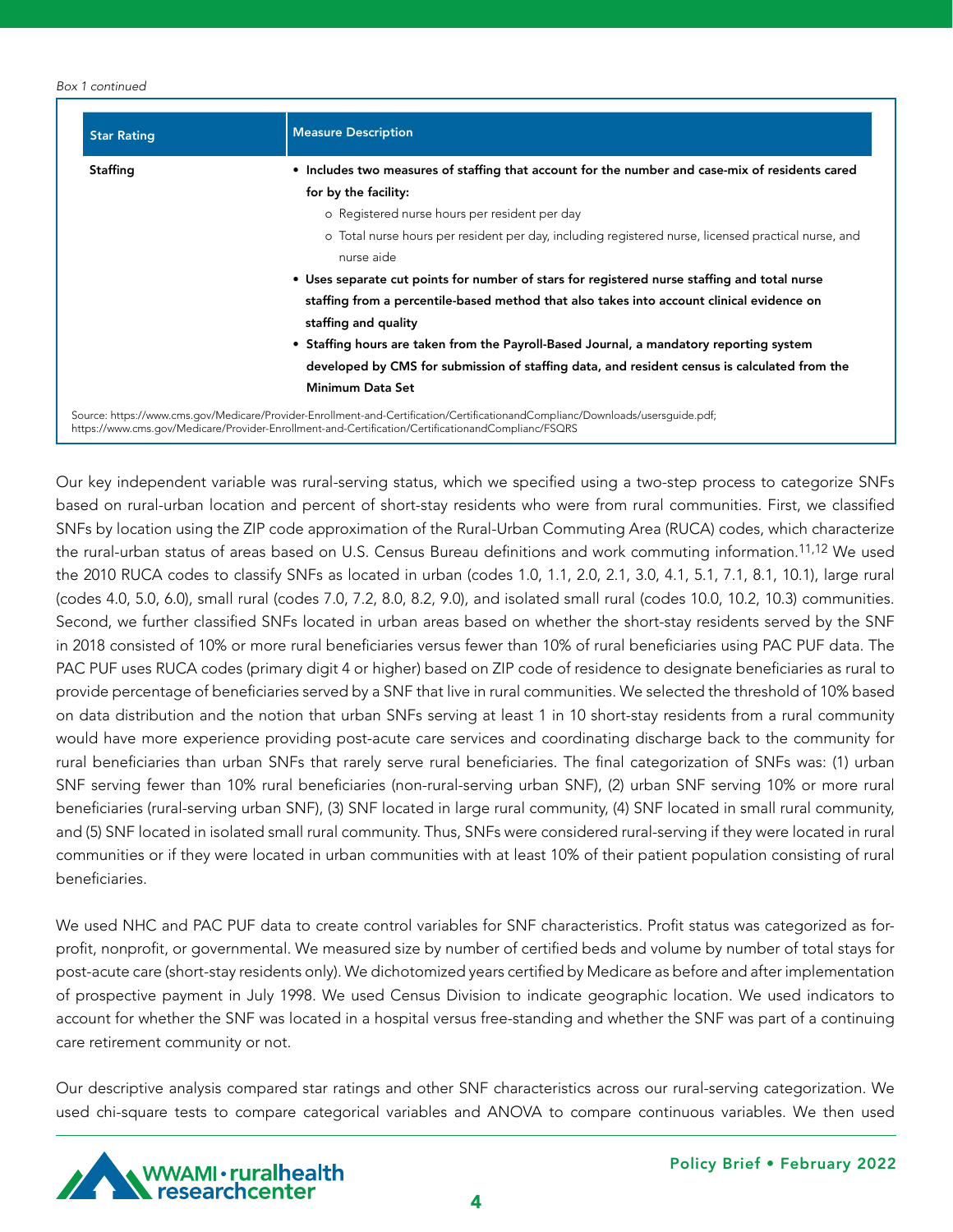logistic regression models to examine the association between rural-serving category and high quality (4 or 5 stars) versus low to moderate quality (1 to 3 stars) for the overall, quality, survey, and staffing star ratings, controlling for other SNF characteristics described above. We accounted for clustering of SNFs within states using a generalized estimating equation (GEE) approach for our models. We also performed a sensitivity analysis by running the same regression models with a recategorization of our key independent variable where an urban SNF was considered rural-serving if it served any rural beneficiaries (versus 10% or more rural beneficiaries in the original categorization) and non-rural serving if it served no rural beneficiaries (versus fewer than 10% in the original categorization).

### FINDINGS

A total of 14,685 SNFs operating in 2018 had data available in both NHC and the PAC PUF files and were eligible for analysis. Of these SNFs, 28.7% were located in rural communities, 71.3% in urban communities. Of the urban SNFs, 23.4% were rural-serving (serving 10% or more rural beneficiaries). Table 1 shows results of descriptive analysis of SNF characteristics based on rural-serving status. The overall market is dominated by for-profit, free-standing SNFs that were originally certified before July 1998. However, there was significantly higher non-profit ownership for SNFs in isolated small rural communities and significantly higher governmental ownership in all rural-serving SNFs compared with nonrural-serving urban SNFs. A significantly higher percentage of rural-serving SNFs were located in hospitals compared to non-rural-serving urban SNFs. A significantly lower percentage of rural-serving SNFs were located in continuing care retirement communities compared to non-rural-serving urban SNFs. Rural-serving SNFs also had significantly lower total post-acute care stays and number of certified beds compared to non-rural-serving urban SNFs.

|                                   | <b>All SNFs</b><br>$(n=14,685)$ | <b>Urban SNF</b><br>serving $< 10\%$<br>rural<br><b>beneficiaries</b><br>$(n=8,011)$ | <b>Urban SNF</b><br>serving 10%+<br>rural<br><b>beneficiaries</b><br>$(n=2,454)$ | <b>SNF</b> in<br>large rural<br>community<br>$(n=1,944)$ | SNF in<br>small rural<br>community<br>$(n=1,385)$ | SNF in<br>isolated<br>small rural<br>community<br>$(n=891)$ |
|-----------------------------------|---------------------------------|--------------------------------------------------------------------------------------|----------------------------------------------------------------------------------|----------------------------------------------------------|---------------------------------------------------|-------------------------------------------------------------|
| Profit Status***, %               |                                 |                                                                                      |                                                                                  |                                                          |                                                   |                                                             |
| For-profit                        | 71.6%                           | 73.3%                                                                                | 75.3%                                                                            | 68.9%                                                    | 69.9%                                             | 54.7%                                                       |
| Non-profit                        | 22.7%                           | 23.2%                                                                                | 18.1%                                                                            | 22.6%                                                    | 21.1%                                             | 33.7%                                                       |
| Governmental                      | 5.7%                            | 3.5%                                                                                 | 6.6%                                                                             | 8.5%                                                     | 9.0%                                              | 11.7%                                                       |
| Certification, %                  |                                 |                                                                                      |                                                                                  |                                                          |                                                   |                                                             |
| Before July 1998                  | 75.5%                           | 76.2%                                                                                | 73.7%                                                                            | 75.7%                                                    | 74.4%                                             | 75.3%                                                       |
| After July 1998                   | 24.5%                           | 23.8%                                                                                | 26.3%<br>24.3%                                                                   |                                                          | 25.6%                                             | 24.7%                                                       |
| In Hospital***, %                 |                                 |                                                                                      |                                                                                  |                                                          |                                                   |                                                             |
| <b>No</b>                         | 96.5%                           | 97.9%                                                                                | 95.8%<br>94.9%                                                                   |                                                          | 94.0%                                             | 94.4%                                                       |
| Yes                               | 3.5%                            | 2.1%                                                                                 | 4.2%                                                                             | 5.1%                                                     | 6.0%                                              | 5.6%                                                        |
| <b>Continuing Care Retirement</b> |                                 |                                                                                      |                                                                                  |                                                          |                                                   |                                                             |
| Community***, %                   |                                 |                                                                                      |                                                                                  |                                                          |                                                   |                                                             |
| <b>No</b>                         | 89.0%                           | 86.1%                                                                                | 92.3%                                                                            | 90.4%                                                    | 93.7%                                             | 95.7%                                                       |
| Yes                               | 11.0%                           | 13.9%                                                                                | 7.7%                                                                             | 9.6%                                                     | 6.3%                                              | 4.3%                                                        |

### Table 1. Characteristics of Skilled Nursing Facilities (SNFs) in 2018 by Rural-Serving Status

*Table 1 continued on next page*



Policy Brief • February 2022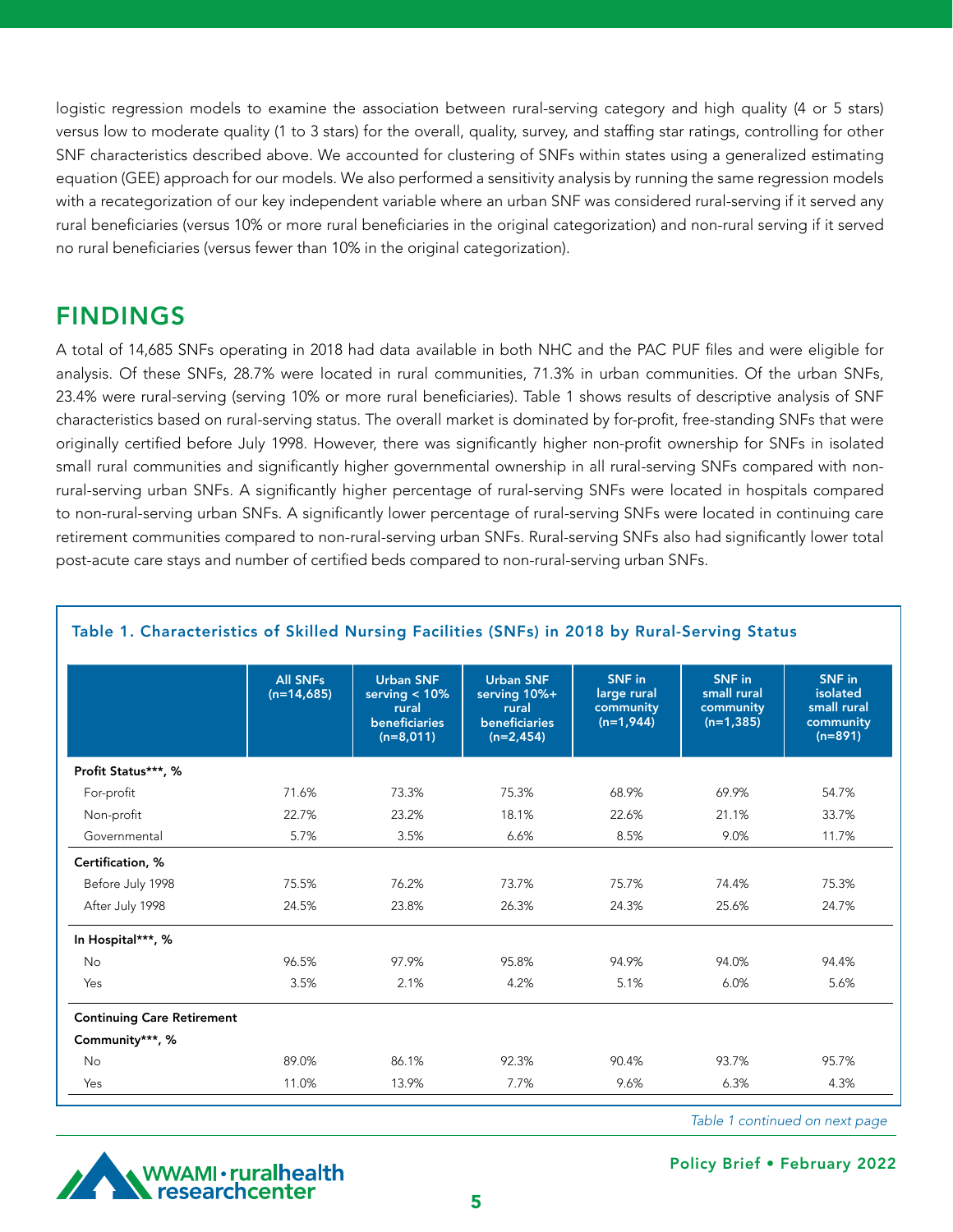#### *Table 1 continued*

|                              | <b>All SNFs</b><br>$(n=14,685)$ | <b>Urban SNF</b><br>serving $< 10\%$<br>rural<br><b>beneficiaries</b><br>$(n=8,011)$ | <b>Urban SNF</b><br>serving 10%+<br>rural<br><b>beneficiaries</b><br>$(n=2,454)$ | SNF in<br>large rural<br>community<br>$(n=1,944)$ | SNF in<br>small rural<br>community<br>$(n=1,385)$ | <b>SNF</b> in<br>isolated<br>small rural<br>community<br>$(n=891)$ |
|------------------------------|---------------------------------|--------------------------------------------------------------------------------------|----------------------------------------------------------------------------------|---------------------------------------------------|---------------------------------------------------|--------------------------------------------------------------------|
| Census Division***, %        |                                 |                                                                                      |                                                                                  |                                                   |                                                   |                                                                    |
| New England                  | 6.0%                            | 8.4%                                                                                 | 2.4%                                                                             | 2.9%                                              | 3.8%                                              | 3.4%                                                               |
| Middle Atlantic              | 11.1%                           | 15.8%                                                                                | 6.0%<br>7.1%                                                                     |                                                   | 3.7%                                              | 4.3%                                                               |
| East North Central           | 20.0%                           | 19.9%                                                                                | 16.5%                                                                            | 24.0%                                             | 24.2%                                             | 16.3%                                                              |
| <b>West North Central</b>    | 12.7%                           | 6.1%                                                                                 | 13.9%<br>16.0%                                                                   |                                                   | 23.1%                                             | 45.3%                                                              |
| South Atlantic               | 15.7%                           | 19.3%                                                                                | 13.0%                                                                            | 12.2%                                             | 9.9%                                              | 7.7%                                                               |
| East South Central           | 6.7%                            | 3.8%                                                                                 | 9.3%<br>11.5%                                                                    |                                                   | 11.3%                                             | 8.4%                                                               |
| West South Central           | 13.2%                           | 10.7%                                                                                | 17.5%                                                                            | 16.0%                                             | 17.6%                                             | 10.3%                                                              |
| Mountain                     | 4.8%                            | 3.2%                                                                                 | 10.2%<br>5.5%                                                                    |                                                   | 4.8%                                              | 3.5%                                                               |
| Pacific                      | 9.8%                            | 12.9%                                                                                | 11.2%                                                                            | 4.9%                                              | 1.7%                                              | 0.8%                                                               |
| <b>Total Post-Acute Care</b> | 157.4                           | 193.0                                                                                | 145.1                                                                            | 124.8                                             | 84.0                                              | 57.4                                                               |
| Stays***, mean (SD)          | (147.2)                         | (168.8)                                                                              | (126.5)                                                                          | (88.5)                                            | (59.3)                                            | (45.1)                                                             |
| <b>Number of Certified</b>   | 108.9                           | 121.7                                                                                | 101.1                                                                            | 98.2                                              | 87.8                                              | 70.2                                                               |
| Beds***, mean (SD)           | (60.3)                          | (68.9)                                                                               | (47.6)                                                                           | (42.8)                                            | (34.8)                                            | (32.1)                                                             |

\*\*\*p= $<.0001$ 

Notes: Statistically significant differences in SNF characteristics by rural-serving status were determined using chi-square tests for categorical variables and ANOVA for continuous variables. SNF location was determined using Rural-Urban Commuting Area (RUCA) codes. Percentage of rural beneficiaries served for urban SNFs was determined using Post-Acute Care and Hospice Provider Utilization and Payment Public Use Files. Column percentages may not total 100 due to rounding. Source: 2018 Nursing Home Compare and Post-Acute Care and Hospice Provider Utilization and Payment Public Use Files.

Figures 1-4 show the distribution of star ratings by rural-serving status for overall, quality, survey, and staffing star ratings. The distribution of each type of star rating was significantly different across rural-serving status (p<.0001), but differences were not consistent across type of star rating. A higher percentage of non-rural-serving urban SNFs and SNFs in isolated small rural communities had 4-5 overall stars compared to rural-serving urban SNFs and SNFs in large and small rural communities. SNFs in isolated small rural communities had the highest percentage of 4-5 survey stars and staffing stars, while non-rural-serving urban SNFs had the highest percentage of 4-5 quality stars.

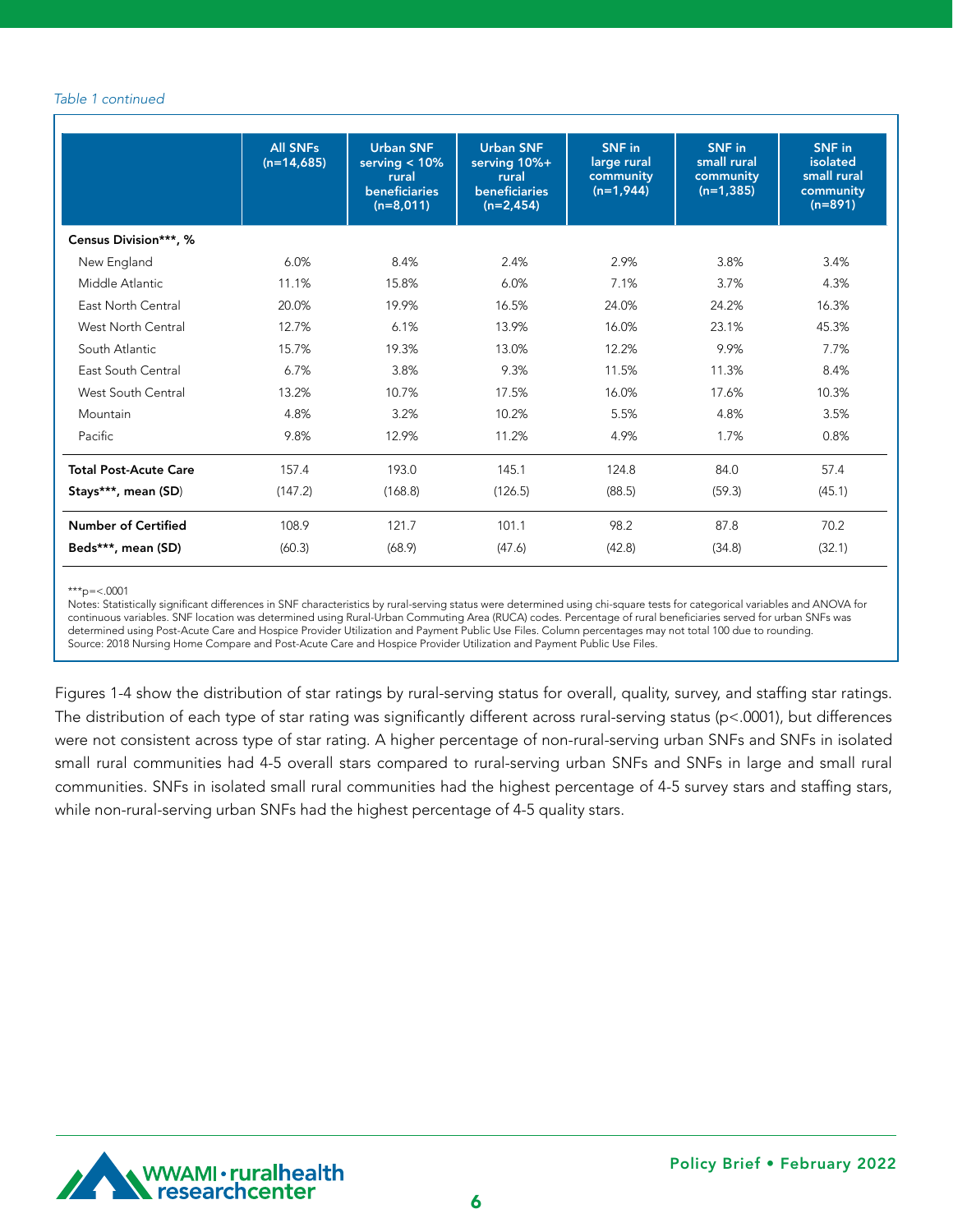

 $S_{\rm 3D}$  in small rural community (n=1,379) 17.9  $\pm$  20.5  $\pm$  20.5  $\pm$ 

\*p=<.0001 comparing overall star rating category across rural-serving status using chi-square test. p-stown companing overainstandamy category across rurar-serving status using cni-square test.<br>Notes: Location of skilled nursing facility was determined using Rural-Urban Commuting Area (RUCA) codes. SNF location was deter Commuting Area (RUCA) codes. Percentage of rural beneficiaries served for urban SNFs was determined using Post-Acute Care and Hospice Provider Utilization and Payment Public Use Files. Overall star rating represents the average of quarterly star ratings for each skilled nursing facility for 2018. Source: 2018 Nursing Home Compare and Post-Acute Care and Hospice Provider Utilization and Payment Public Use Files.

 $U_{\rm{N}}$  serving 10%  $\sim$  10%  $\sim$  13.9  $\sim$  13.9  $\sim$  13.9  $\sim$  13.9  $\sim$  13.9  $\sim$  13.9  $\sim$  13.9  $\sim$  13.9  $\sim$  13.9  $\sim$  13.9  $\sim$  13.9  $\sim$  13.9  $\sim$  13.9  $\sim$  13.9  $\sim$  13.9  $\sim$  13.9  $\sim$  13.9  $\sim$  13.9  $\sim$  13.9 Urban SNFs serving <10% rural (n=7,896) 3.6 9.1 16.8 29.7 40.8

### Figure 2. Quality Star Rating of Skilled Nursing Facilities in 2018 by Rural-Serving Status



\*p=<.0001 comparing quality star rating category across rural-serving status using chi-square test.

Notes: Location of skilled nursing facility was determined using Rural-Urban Commuting Area (RUCA) codes. SNF location was determined using Rural-Urban Commuting Area (RUCA) codes. Percentage of rural beneficiaries served for urban SNFs was determined using Post-Acute Care and Hospice Provider Utilization and Payment Public Use Files. Quality star rating represents the average of quarterly star ratings for each skilled nursing facility for 2018. Source: 2018 Nursing Home Compare and Post-Acute Care and Hospice Provider Utilization and Payment Public Use Files.

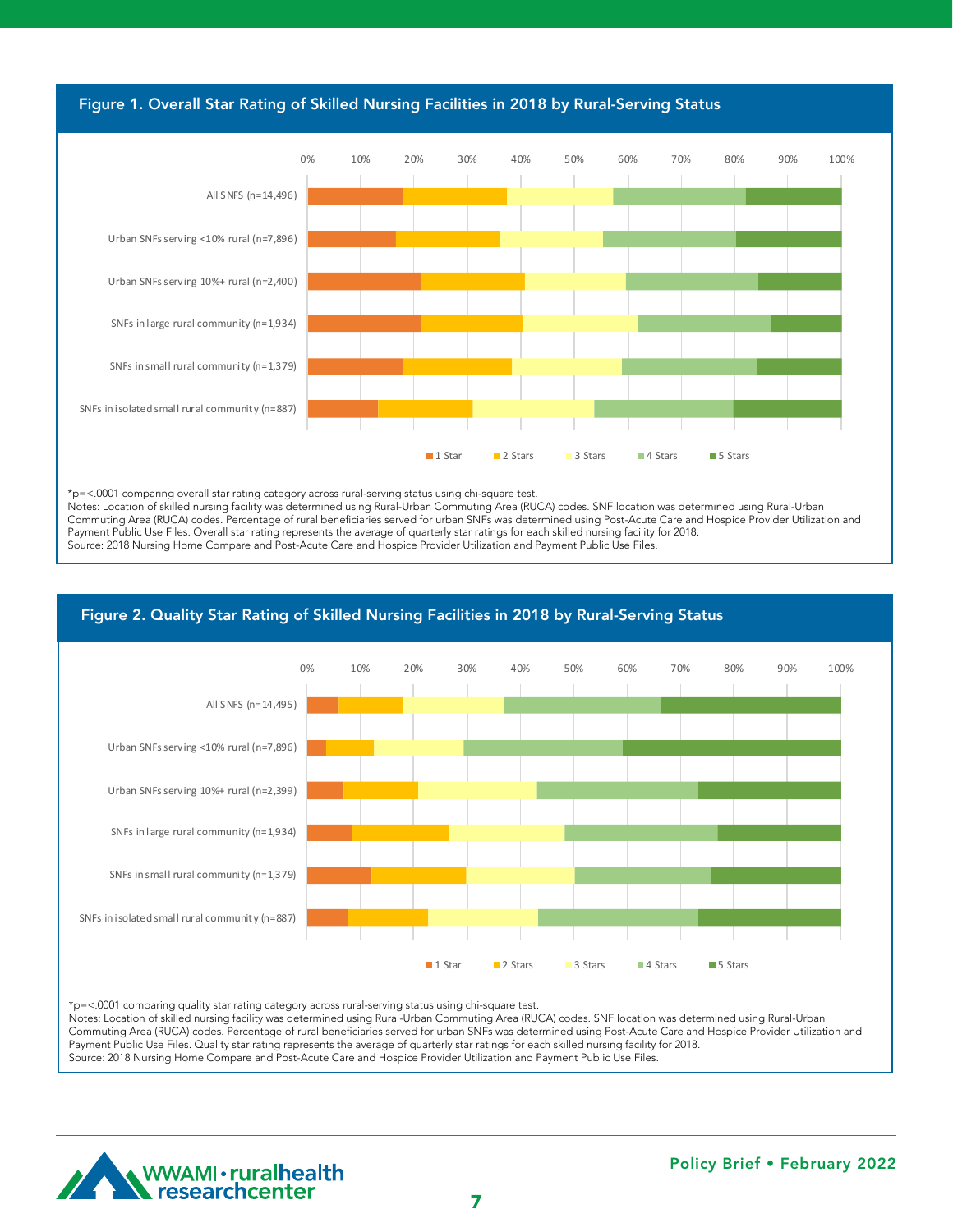

SNFs in isolated small rural community (n=887) 17.8 20.2 26.7 25.5 9.8

\*p=<.0001 comparing survey star rating category across rural-serving status using chi-square test.

Notes: Location of skilled nursing facility was determined using Rural-Urban Commuting Area (RUCA) codes. SNF location was determined using Rural-Urban Commuting Area (RUCA) codes. Percentage of rural beneficiaries served for urban SNFs was determined using Post-Acute Care and Hospice Provider Utilization and Payment Public Use Files. Survey star rating represents the average of quarterly star ratings for each skilled nursing facility for 2018. reginent rabile ose riles. Salvey starrating represents the average or quarterly star ratings for each skilled narsing facility for 2010.<br>Source: 2018 Nursing Home Compare and Post-Acute Care and Hospice Provider Utilizati

SNFs in large rural community (n=1,933) 16.3 25.8 35.4 18.4 4.2

#### Figure 4. Staffing Star Rating of Skilled Nursing Facilities in 2018 by Rural-Serving Status Urban SNFs serving  $\mathcal{L}^2$  ,  $\mathcal{L}^2$  ,  $\mathcal{L}^2$  and  $\mathcal{L}^2$  and  $\mathcal{L}^2$  and  $\mathcal{L}^2$  .  $\mathcal{L}^2$  and  $\mathcal{L}^2$  and  $\mathcal{L}^2$  and  $\mathcal{L}^2$  and  $\mathcal{L}^2$  and  $\mathcal{L}^2$  and  $\mathcal{L}^2$  and  $\mathcal{L}^2$  an



\*p=<.0001 comparing staffing star rating category across rural-serving status using chi-square test.

Notes: Location of skilled nursing facility was determined using Rural-Urban Commuting Area (RUCA) codes. SNF location was determined using Rural-Urban Commuting Area (RUCA) codes. Percentage of rural beneficiaries served for urban SNFs was determined using Post-Acute Care and Hospice Provider Utilization and Payment Public Use Files. Staffing star rating represents the average of quarterly star ratings for each skilled nursing facility for 2018. Source: 2018 Nursing Home Compare and Post-Acute Care and Hospice Provider Utilization and Payment Public Use Files.

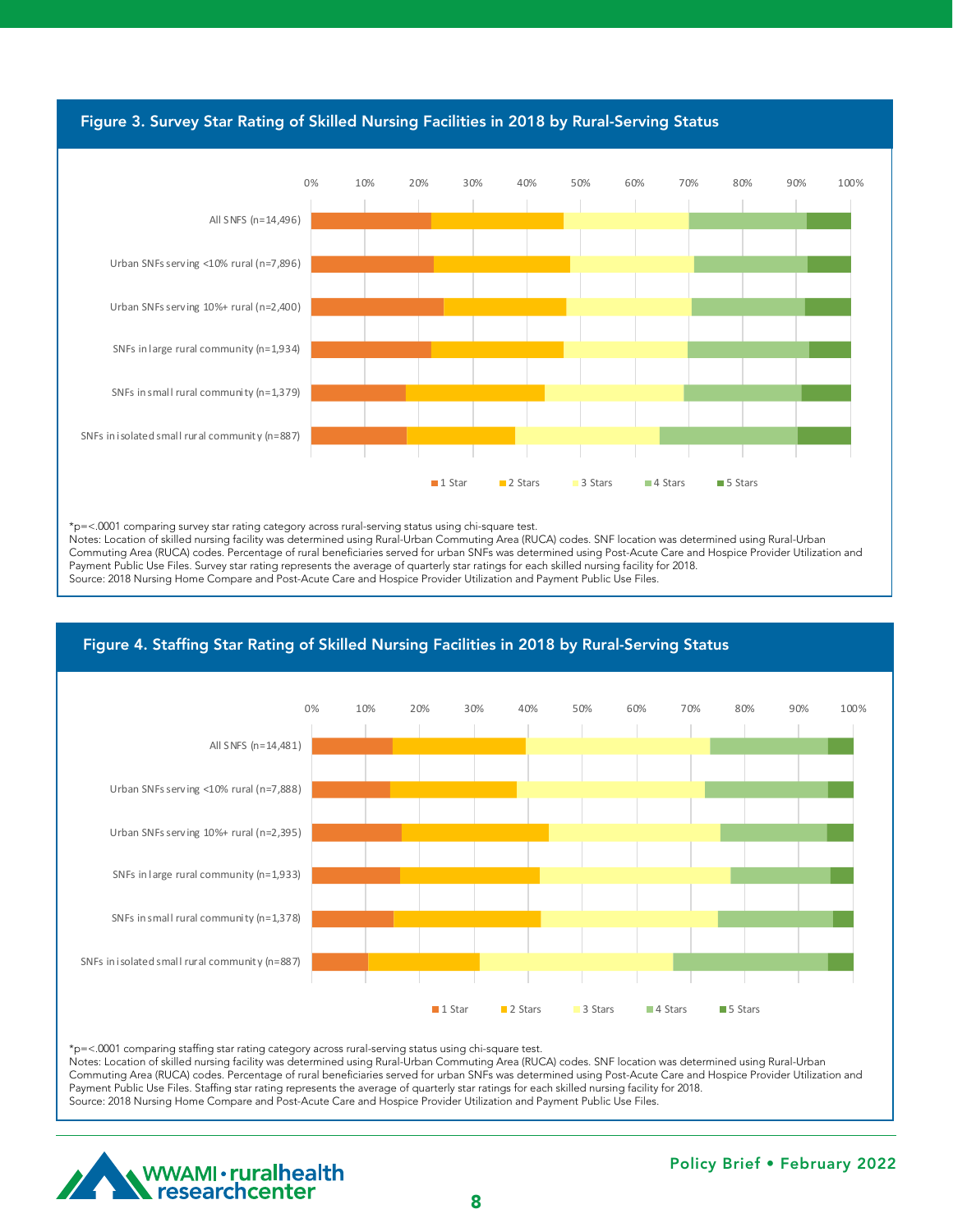Table 2 presents the relationships between star ratings and rural-serving status, controlling for other SNF characteristics. There were no significant differences in overall and staffing star ratings by rural-serving status. Rural-serving urban SNFs and SNFs located in all types of rural communities were significantly less likely to have high quality star ratings compared to non-rural-serving urban SNFs. SNFs located in isolated small rural communities were significantly more likely to have high survey star ratings compared to non-rural-serving urban SNFs.

### Table 2. Adjusted Relationships between Star Ratings and Rural-Serving Status for Skilled Nursing Facilities (SNFs) in 2018

|                                               | <b>Overall Stars - High</b><br>versus Low-Moderate<br><b>Quality</b><br>$(n=14, 496)$ |     | <b>Quality Stars - High</b><br>versus Low-Moderate<br>Quality<br>$(n=14, 495)$ |         | <b>Survey Stars - High</b><br>versus Low-Moderate<br>Quality<br>$(n=14, 496)$ |       | <b>Staffing Stars - High</b><br>versus Low-Moderate<br><b>Quality</b><br>$(n=14,481)$ |     |
|-----------------------------------------------|---------------------------------------------------------------------------------------|-----|--------------------------------------------------------------------------------|---------|-------------------------------------------------------------------------------|-------|---------------------------------------------------------------------------------------|-----|
|                                               | <b>AOR</b><br>(95% CI)                                                                | p   | <b>AOR</b><br>(95% CI)                                                         | p       | <b>AOR</b><br>(95% CI)                                                        | p     | <b>AOR</b><br>(95% CI)                                                                | P   |
| Urban SNF serving <10% rural<br>beneficiaries | (Reference)                                                                           |     | (Reference)                                                                    |         | (Reference)                                                                   |       | (Reference)                                                                           |     |
| Urban SNF serving 10%+ rural<br>beneficiaries | 0.88<br>(0.73, 1.05)                                                                  | .16 | 0.66<br>(0.56, 0.77)                                                           | < .0001 | 1.05<br>(0.87, 1.26)                                                          | .61   | 0.88<br>(0.67, 1.15)                                                                  | .35 |
| SNF in large rural community                  | 0.83<br>(0.66, 1.03)                                                                  | .10 | 0.56<br>(0.47, 0.91)                                                           | < .0001 | 1.04<br>(0.84, 1.29)                                                          | .69   | 0.78<br>(0.59, 1.03)                                                                  | .08 |
| SNF in small rural community                  | 1.03<br>(0.84, 1.26)                                                                  | .76 | 0.59<br>(0.48, 0.73)                                                           | < .0001 | 1.14<br>(0.94, 1.36)                                                          | .18   | 0.91<br>(0.68, 1.22)                                                                  | .52 |
| SNF in isolated small rural<br>community      | 1.17<br>(0.92, 1.49)                                                                  | .21 | 0.75<br>(0.60, 0.95)                                                           | .01     | 1.33<br>(1.10, 1.62)                                                          | < .01 | 1.08<br>(0.73, 1.58)                                                                  | .71 |

Notes: Adjusted odds ratios (AORs) represent adjusted odds that SNFs in each rural-serving category have a high star rating (4-5 stars) versus a low-moderate star rating (1-3 stars) compared to non-rural-serving urban SNFs (reference group). Models are adjusted for profit status, number of post-acute care stays, number of certified beds, certified before versus after implementation of prospective payment in July 1998, Census Division, whether the SNF is located in a hospital versus free-standing, and whether the SNF is located in a continuing care retirement community. Standard errors are clustered by state. SNF location was determined using Rural-Urban Commuting Area (RUCA) codes. Percentage of rural beneficiaries served for urban SNFs was determined using Post-Acute Care and Hospice Provider Utilization and Payment Public Use Files. Sample sizes vary across models due to differences in amount of available data for each type of star rating. Source: 2018 Nursing Home Compare and Post-Acute Care and Hospice Provider Utilization and Payment Public Use Files.

Results from the sensitivity analysis for which we recategorized rural-serving urban SNFs as serving any rural beneficiaries versus at least 10% rural beneficiaries were generally consistent with the primary results. The number of urban SNFs considered rural-serving increased to 8,443 (80.7% of urban SNFs). There remained no significant differences in overall stars and staffing stars based on rural-serving status and rural-serving SNFs continued to be significantly less likely to have 4-5 quality stars compared to non-rural-serving urban SNFs. However, SNFs in isolated small rural communities were no longer significantly more likely to have 4-5 survey stars compared to non-rural-serving urban SNFs.

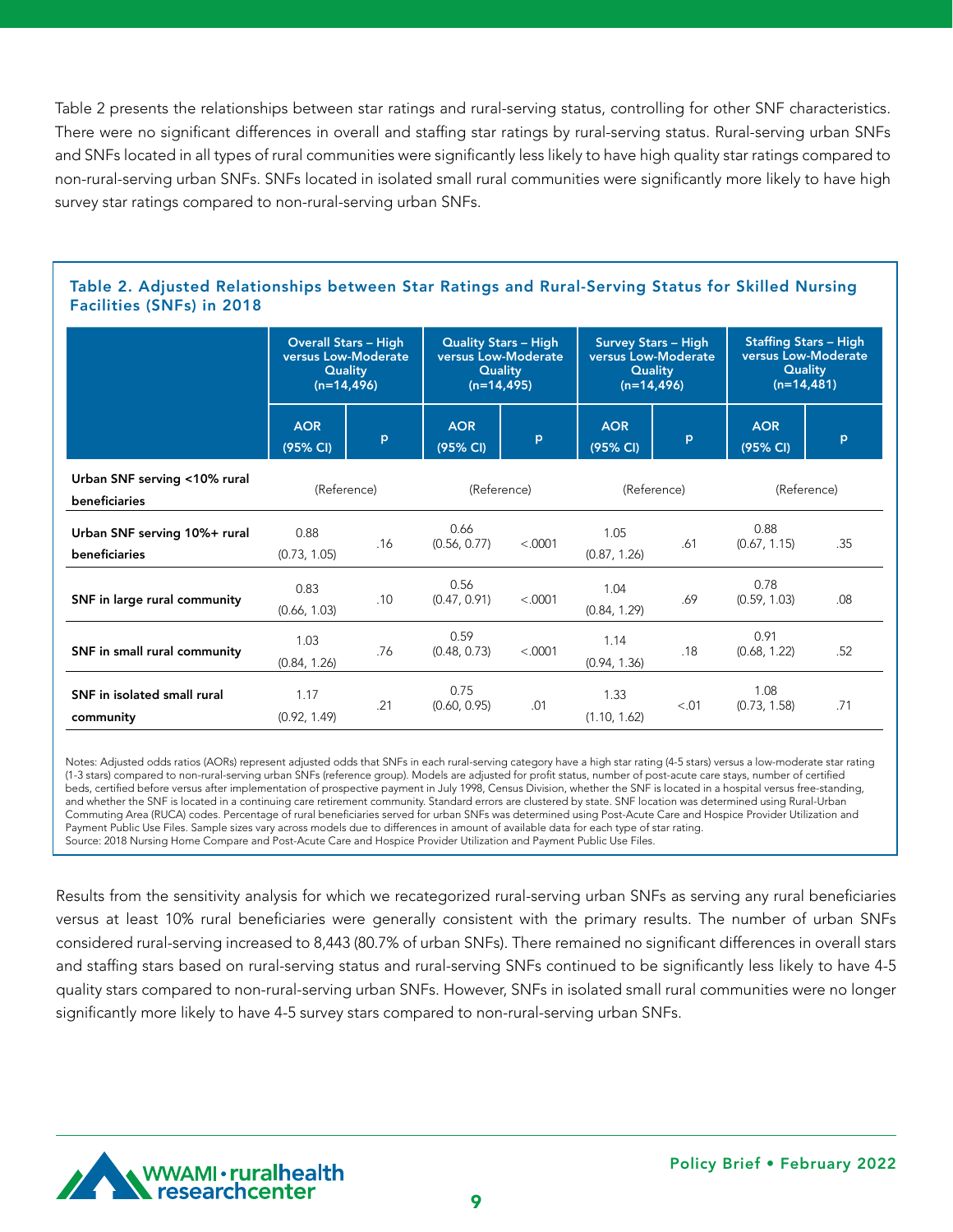# LIMITATIONS

This study has several limitations that should be considered when interpreting results. First, not all SNFs operating in 2018 were included in the analysis. There were 15,230 Medicare-certified SNFs operating in 2018,<sup>13</sup> so results are not generalizable to the SNFs that were excluded from analysis due to missing star ratings data or missing from the PAC PUF data set. For example, very low volume providers or providers that newly opened in late 2018 would not have enough data for calculation of star ratings and would also have data suppressed in the PAC PUF file. Second, the NHC star ratings do not include swing beds, used to provide either acute or SNF-level care by qualifying small, rural hospitals or Critical Access Hospitals. Therefore, this analysis does not provide information on quality for beneficiaries receiving SNF-level care via swing beds. Third, star ratings were designed to provide summary metrics of SNF quality that are easy to understand but are necessarily limited in their ability to show differences in individual quality measures that may be prioritized by some consumers or other stakeholders. Available individual quality measures on NHC can be used as a supplement to or replacement for star ratings, especially when overall star ratings are not well correlated with measures of interest.<sup>14-17</sup> Star ratings also do not include a patient and family satisfaction component, which may yield a different view of quality from star ratings.<sup>18,19</sup> Fourth, while we controlled for other SNF characteristics in our analysis and most star ratings include some adjustments for patient-mix, other factors not included in our models or star ratings may influence results. Finally, star ratings of rural-serving urban SNFs represent ratings for all beneficiaries served (rural plus urban beneficiaries) and ratings may be more heavily weighted towards care provided to urban beneficiaries. Research using beneficiary-level data is needed to determine whether rural beneficiaries being served by urban SNFs have similar outcomes to urban beneficiaries within those same SNFs.

# **CONCLUSIONS**

About four-fifths of urban SNFs served at least one rural beneficiary, and among nearly one-quarter of urban SNFs' rural beneficiaries made up 10% or more of their short-stay residents, demonstrating the role of both urban and rural SNFs in providing post-acute care services to rural beneficiaries. While rural-serving status was not significantly associated with overall star ratings in our analysis that adjusted for other SNF characteristics, we found significant variation based on rural-serving status in two of the three sub-ratings used to calculate the overall star rating: quality and survey star ratings. Rural-serving urban SNFs and SNFs located in rural communities were less likely to have high quality star ratings compared to non-ruralserving urban SNFs. In contrast, SNFs located in isolated small rural communities were more likely to have high survey star ratings compared to non-rural-serving urban SNFs. Thus, our findings suggest that rural beneficiaries served by urban SNFs do not necessarily receive care from a more highly rated facility than if they received care from a rural SNF. In addition, our findings support use of both the overall star rating and the three sub-ratings when evaluating SNF quality given that the relationship between rural-serving status and star ratings is not consistent across the different types of star ratings.

Our finding of no significant relationship between overall star rating and rural-serving status is not consistent with a prior study that found rural SNFs were less likely to have an overall star rating of 4-5 stars compared to urban SNFs.<sup>5</sup> This difference may be related to our use of more recent data (2018 versus 2010) that used updated methodologies for calculation of star ratings and more SNF characteristics included as controls. In addition, our specification of rural-serving status split urban SNFs into rural-serving and non-rural-serving which we believe is important given the number of rural beneficiaries served by urban SNFs. It is also possible that rural SNFs have improved their quality over time to be more in line with urban SNFs as a result of improved survey and staffing star ratings that compensate for lower quality star ratings in the overall star rating calculation, or that quality of urban SNFs has declined. A longitudinal analysis of SNF star ratings that examines trends in all types of star ratings over time would be helpful for assessing quality improvement across rural-serving status but would

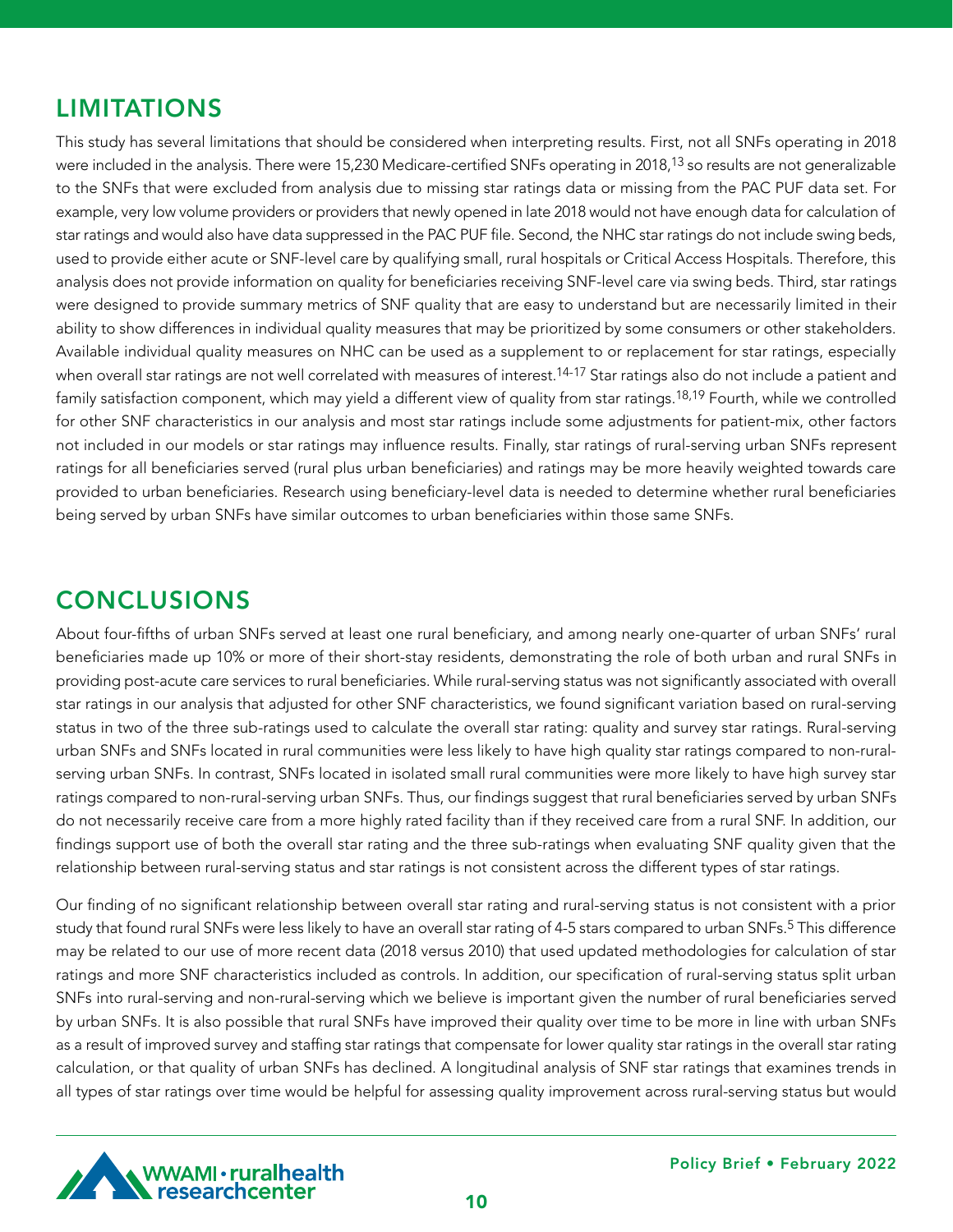need to consider revisions to star ratings methodology as well as other initiatives designed to improve quality. For example, the SNF Value-Based Purchasing (SNF-VBP) is a mandatory program that awards incentive payments based on each SNF's performance on the 30-day all-cause readmissions quality measure compared to national SNF performance and within-SNF improvement over time.

Finally, it is important to note that while some beneficiaries may be able to choose between multiple SNFs, not all beneficiaries have access to multiple SNFs or highly rated SNFs. Prior research found low correlation between county-level availability of beds and availability of beds in facilities with an overall star rating of 5 stars, suggesting extensive geographic variation in access to high quality care.<sup>4</sup> While our models controlled for geography and our specification of rural-serving status considered intra-rural variation and recognized that some urban SNFs serve substantial proportions of rural beneficiaries, there is still heterogeneity within this categorization. Moreover, recent research suggests that certain populations have significantly worse access to highly rated SNFs, including beneficiaries who are non-white, dually eligible for Medicaid, or reside in socioeconomically disadvantaged counties.<sup>20-22</sup> Future research is needed to understand variation in supply of highly rated SNFs serving rural beneficiaries broadly as well as vulnerable populations in rural communities specifically.

# IMPLICATIONS FOR POLICY AND PRACTICE

Rural beneficiaries traveling to receive care from urban providers even when rural providers are available in their communities, a phenomenon known as rural bypass, was first studied for hospital care and appears to be driven by both hospital-level and patient-level factors.23-28 Our findings suggest that it is possible bypassing rural SNFs may enable some rural beneficiaries to access SNFs with higher quality star ratings. Yet bypassing a SNF in a rural community for an urban SNF with experience serving rural beneficiaries may not provide an advantage in care quality since only urban SNFs serving fewer than 10% rural beneficiaries were more likely on average to have high quality star ratings compared to rural SNFs. Of note, our study used publicly available SNF-level data instead of beneficiary-level data, so conclusions cannot be drawn about whether rural beneficiaries are actually bypassing SNFs with lower star ratings in their own communities for SNFs with higher star ratings in urban areas. Prior research using beneficiary-level data on the rural bypass phenomenon in SNFs suggests that while over two-thirds of rural beneficiaries who receive acute care from urban hospitals return to their rural communities for SNF care, there are differences in rural bypass based on characteristics of the beneficiaries and discharging hospitals.<sup>29</sup> This study did not include characteristics of SNFs as predictors of receiving care near home; therefore, further research is needed on the relationship between star ratings and rural bypass for SNF care. Additional studies at the beneficiary-level are also needed to examine rural bypass for SNF care and related effects on rural-serving SNFs (e.g., operating at capacity, profit margins, closures).

Also, the utility of star ratings is limited if they are not actually used in the SNF selection process. While the initial set of publicly reported quality measures on NHC resulted in increased choice of higher quality SNFs, the effect was very small.<sup>30</sup> Discharging hospitals may also not be providing quality information on SNFs from NHC due to concerns about violating patient choice regulations, suggesting a need for more guidance from discharge planners for patients and families regarding what data are available and how best to utilize this data in choosing a SNF.<sup>31</sup> Research is needed on how patients and families use star ratings when selecting SNFs and how they prioritize star ratings in decision-making with respect to other factors such as location near family and friends to allow for visiting; recommendations from family, friends, or discharging hospitals; and reputation based on factors other than star ratings. Understanding current use of star ratings in practice may help inform modifications to discharge planning processes for discharging hospitals, which are even more important in light of updated Medicare Conditions of Participation that require hospitals to provide additional assistance with transitions to post-acute care.32

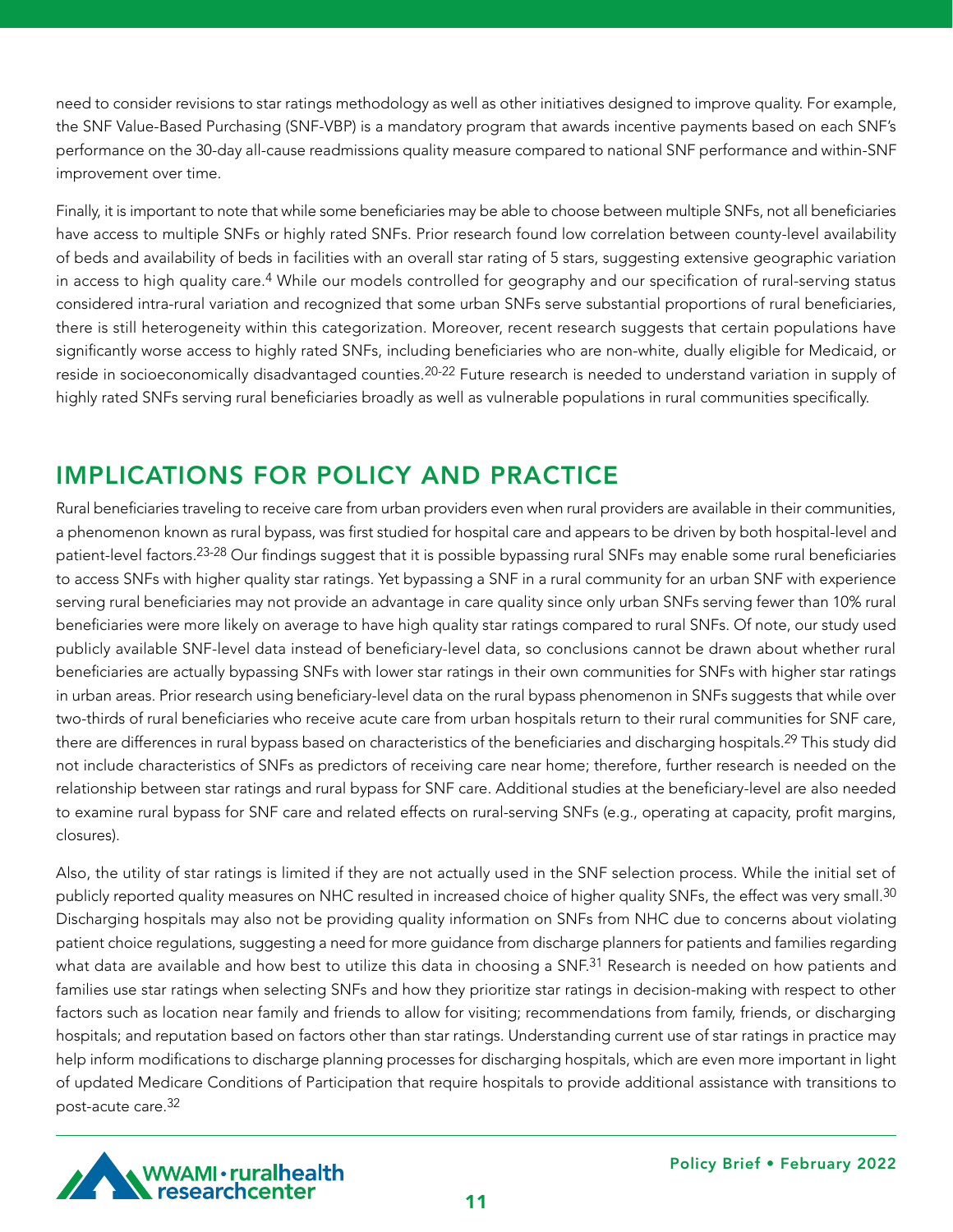SNFs are also in the midst of managing recent policy changes as well as the aftermath of the COVID-19 pandemic. CMS implemented an entirely new payment model for SNFs called the Patient-Driven Payment Model (PDPM) in October 2019. While the PDPM is not directly linked to quality in general or star ratings specifically, changes in payments may differentially impact SNFs based on rural-serving status, which in turn may affect resources to invest in quality initiatives. A CMS impact analysis released prior to PDPM implementation anticipated that rural SNFs will receive payment increases of about 8% on average compared to less than 3% for urban SNFs,<sup>33</sup> which may help some rural SNFs with lower quality star ratings invest more resources to improve or maintain quality. A recent survey suggested that rural SNFs were just as likely to employ quality improvement initiatives as urban SNFs and that more extensive quality improvement changes were associated with higher quality star ratings.<sup>34</sup> However, not all SNFs choose to invest in quality improvement to increase star ratings when faced with competing goals such as profit maximization.35 Unlike the PDPM, the SNF VBP program is directly tied to quality. Starting in October 2018, all SNFs began to receive payment adjustments based on their rehospitalization rate the prior year and year-over-year improvement in rehospitalization rate. Early evaluation of the SNF VBP suggests rural SNFs outperformed urban SNFs on average, with rural SNFs significantly less likely to be penalized than urban SNFs in the first year of payment adjustments.<sup>8</sup> However, since the SNF VBP only uses a single quality indicator in calculations for payment adjustments, it may not incentivize improvement in other areas of quality not linked to rehospitalization. Therefore, the impact of the PDPM and the SNF VBP on SNF quality remains to be seen, especially in light of the COVID-19 pandemic, which had a disproportionate impact on both SNFs and rural communities.<sup>36-38</sup> Continuing research on star ratings over time will be necessary to monitor changes in quality for SNFs serving rural beneficiaries and inform policy and practice to ensure rural beneficiaries are able to access high quality post-acute care.

### REFERENCES

- 1. Medicare Payment Advisory Commission (MedPAC). Report to Congress: Medicare Payment Policy. Chapter 8. Skilled nursing facility services. March 2020. Accessed March 1, 2021. https://www.medpac.gov/document/http-www-medpacgov-docs-default-source-reports-mar20\_entirereport\_sec-pdf/
- 2. Tian W. An all-payer view of hospital discharge to postacute care. Statistical Brief #205: Agency for Healthcare Research and Quality; May 2016.
- 3. Mroz TM, Garberson LA, Andrilla CHA, Skillman SM, Larson EH, Patterson DG. *Post-acute Care Trajectories for Rural*  Medicare Beneficiaries: Planned versus Actual Hospital Discharges to Skilled Nursing Facilities and Home Health Agencies. WWAMI Rural Health Research Center, University of Washington; March 2021.
- 4. Wang Y, Zhang Q, Spatz ES, et al. Persistent geographic variations in availability and quality of nursing home care in the United States: 1996 to 2016. *BMC Geriatr.* 2019;19(1):103. doi:10.1186/s12877-019-1117-z
- 5. Lutfiyya MN, Gessert CE, Lipsky MS. Nursing home quality: a comparative analysis using CMS Nursing Home Compare data to examine differences between rural and nonrural facilities. J Am Med Dir Assoc. 2013;14(8):593-8. doi:10.1016/j. jamda.2013.02.017
- 6. Bowblis JR, Meng H, Hyer K. The urban-rural disparity in nursing home quality indicators: the case of facility-acquired contractures. Health Serv Res. 2013;48(1):47-69. doi:10.1111/j.1475-6773.2012.01431.x
- 7. Clement JP, Khushalani J, Baernholdt M. Urban-rural differences in skilled nursing facility rehospitalization rates. J Am Med Dir Assoc. 2018;19(10):902-906. doi:10.1016/j.jamda.2018.03.001
- 8. Qi AC, Luke AA, Crecelius C, Joynt Maddox KE. Performance and penalties in year 1 of the Skilled Nursing Facility Value-Based Purchasing Program. J Am Geriatr Soc. 2020;68(4):826-834. doi:10.1111/jgs.16299
- 9. Xu H, Bowblis JR, Caprio TV, Li Y, Intrator O. Rural-urban differences in nursing home risk-adjusted rates of emergency department visits: a decomposition analysis. *Med Care*. 2021;59(1):38-45. doi:10.1097/MLR.0000000000001451

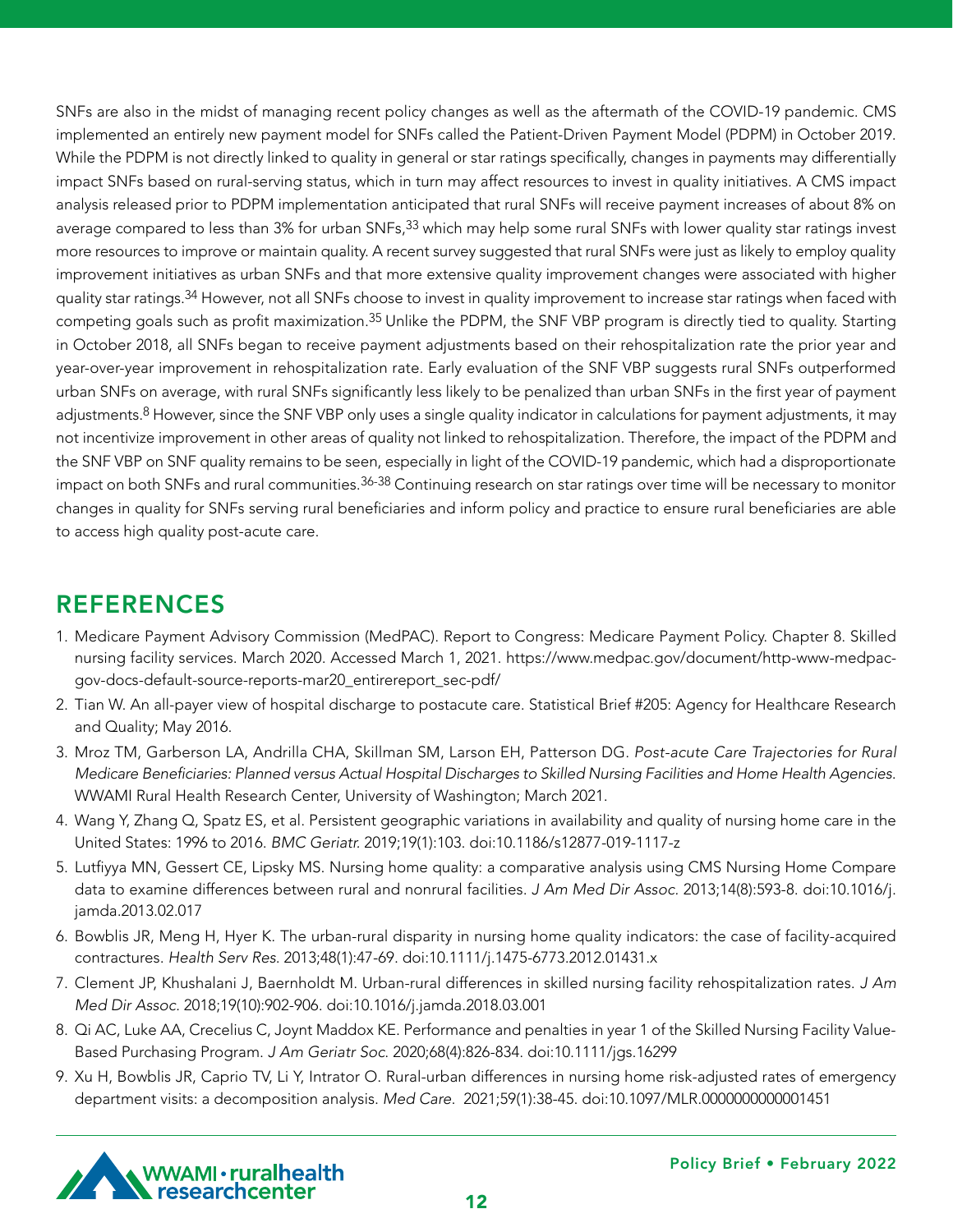- 10. Pu Y, Dolar V, Gucwa AL. A comparative analysis of vaccine administration in urban and non-urban skilled nursing facilities. *BMC Geriatr*. 2016;16:148. doi:10.1186/s12877-016-0320-4
- 11. Morrill R, Cromartie J, Hart L. Metropolitan, urban, and rural commuting areas: toward a better depiction of the U.S. settlement system. Urban Geography. 1999;20:727-748.
- 12. U.S. Department of Agriculture Economic Research Services (USDA-ERS). 2010 Rural-Urban Commuting Area Codes. Updated August 17, 2020. Accessed January 29, 2021. https://www.ers.usda.gov/data-products/rural-urban-commutingarea-codes.aspx
- 13. Medicare Payment Advisory Commission (MedPAC). A Data Book: Health Care Spending and the Medicare Program. July 2020. Accessed March 1, 2021. https://www.medpac.gov/document-type/data-book/
- 14. Brauner D, Werner RM, Shippee TP, Cursio J, Sharma H, Konetzka RT. Does nursing home compare reflect patient safety in nursing homes? Health Aff (Millwood). 2018;37(11):1770-1778. doi:10.1377/hlthaff.2018.0721
- 15. Mukamel DB, Amin A, Weimer DL, Sharit J, Ladd H, Sorkin DH. When patients customize nursing home ratings, choices and rankings differ from the government's version. Health Aff (Millwood). 2016;35(4):714-9. doi:10.1377/hlthaff.2015.1340
- 16. Ryskina KL, Konetzka RT, Werner RM. Association between 5-star nursing home report card ratings and potentially preventable hospitalizations. Inquiry. 2018;55:46958018787323. doi:10.1177/0046958018787323
- 17. Fuller RL, Goldfield NI, Hughes JS, McCullough EC. Nursing Home Compare star rankings and the variation in potentially preventable emergency department visits and hospital admissions. Popul Health Manag. 2019;22(2):144-152. doi:10.1089/ pop.2018.0065
- 18. Williams A, Straker JK, Applebaum R. The nursing home five star rating: how does it compare to resident and family views of care? *Gerontologist*. 2016;56(2):234-42. doi:10.1093/geront/gnu043
- 19. Davila H, Shippee TP, Park YS, Brauner D, Werner RM, Konetzka RT. Inside the black box of improving on nursing home quality measures. Med Care Res Rev. 2020:1077558720960326. doi:10.1177/1077558720960326
- 20. Yuan Y, Louis C, Cabral H, Schneider JC, Ryan CM, Kazis LE. Socioeconomic and geographic disparities in accessing nursing homes with high star ratings. J Am Med Dir Assoc. 2018;19(10):852-859.e2. doi:10.1016/j.jamda.2018.05.017
- 21. Zuckerman RB, Wu S, Chen LM, Joynt Maddox KE, Sheingold SH, Epstein AM. The five-star skilled nursing facility rating system and care of disadvantaged populations. J Am Geriatr Soc. 2019;67(1):108-114. doi:10.1111/jgs.15629
- 22. Konetzka RT, Grabowski DC, Perraillon MC, Werner RM. Nursing home 5-star rating system exacerbates disparities in quality, by payer source. Health Aff (Millwood). 2015;34(5):819-27. doi:10.1377/hlthaff.2014.1084
- 23. Malone T, Holmes M. Patterns of Hospital Bypass and Inpatient Care-Seeking by Rural Residents. University of North Carolina at Chapel Hill: North Carolina Rural Health Research Program; April 2020.
- 24. Hall MJ, Marsteller J, Owings M. Factors influencing rural residents' utilization of urban hospitals. Natl Health Stat Report. 2010;(31):1-12.
- 25. Radcliff TA, Brasure M, Moscovice IS, Stensland JT. Understanding rural hospital bypass behavior. J Rural Health. 2003;19(3):252-9. doi:10.1111/j.1748-0361.2003.tb00571.x
- 26. Basu J, Mobley LR. Illness severity and propensity to travel along the urban-rural continuum. Health Place. 2007;13(2):381- 99. doi:10.1016/j.healthplace.2006.03.002
- 27. Basu J, Mobley LR. Impact of local resources on hospitalization patterns of Medicare beneficiaries and propensity to travel outside local markets. J Rural Health. 2010;26(1):20-9. doi:10.1111/j.1748-0361.2009.00261.x
- 28. Tai WT, Porell FW, Adams EK. Hospital choice of rural Medicare beneficiaries: patient, hospital attributes, and the patientphysician relationship. Health Serv Res. 2004;39(6 Pt 1):1903-22. doi:10.1111/j.1475-6773.2004.00324.x
- 29. Hoffman AF, Pink GH, Kirk DA, Randolph RK, Holmes GM. What characteristics influence whether rural beneficiaries receiving care from urban hospitals return home for skilled nursing care? J Rural Health. 2020;36(1):94-103. doi:10.1111/ jrh.12365

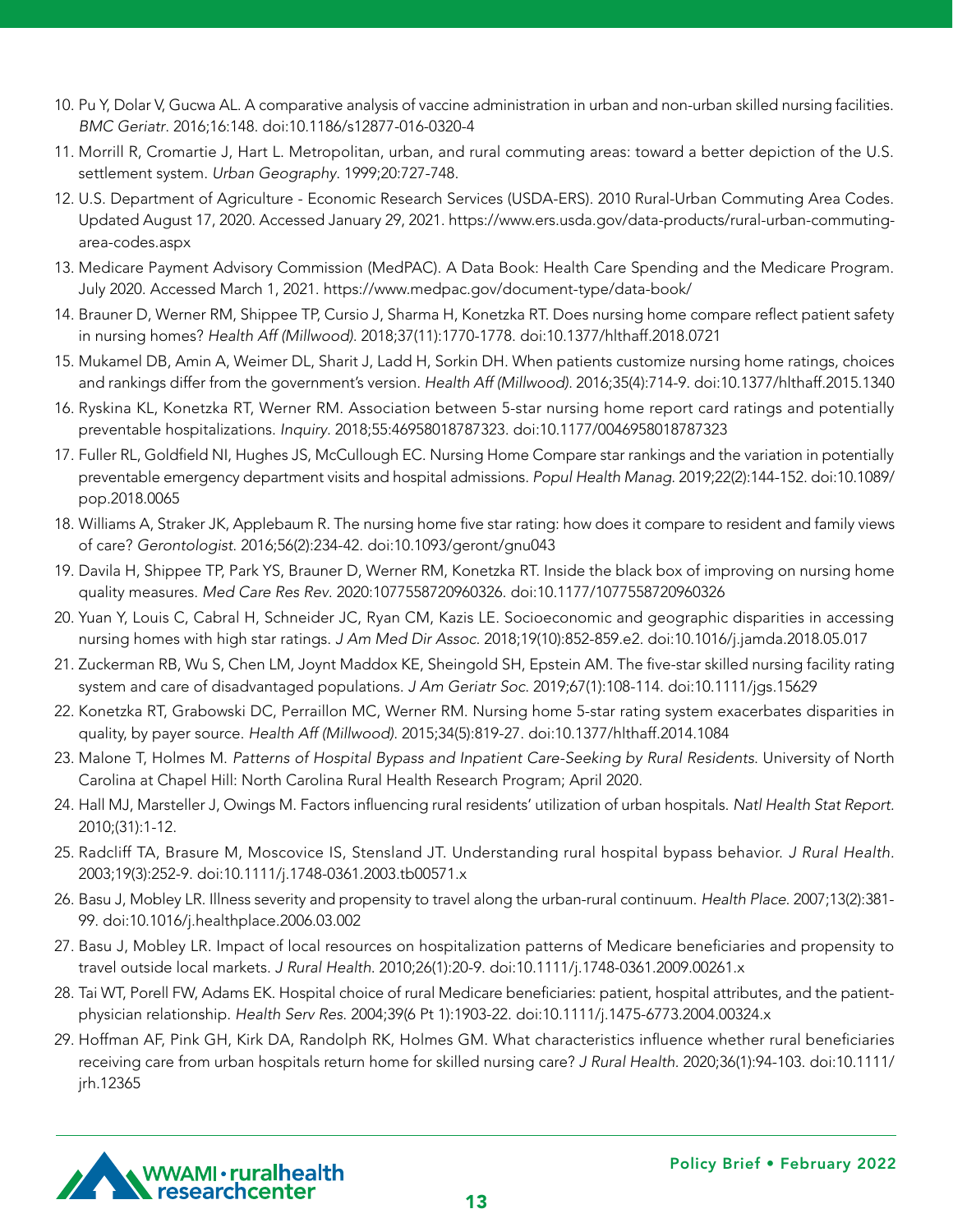- 30. Werner RM, Norton EC, Konetzka RT, Polsky D. Do consumers respond to publicly reported quality information? Evidence from nursing homes. J Health Econ. 2012;31(1):50-61. doi:10.1016/j.jhealeco.2012.01.001
- 31. Tyler DA, Gadbois EA, McHugh JP, Shield RR, Winblad U, Mor V. Patients are not given quality-of-care data about skilled nursing facilities when discharged from hospitals. Health Aff (Millwood). 2017;36(8):1385-1391. doi:10.1377/ hlthaff.2017.0155
- 32. Medicare and Medicaid Programs; Revisions to Requirements for Discharge Planning for Hospitals, Critical Access Hospitals, and Home health Agencies, and Hospital and Critical Access Hospital Changes to Promote Innovation, Flexibility, and Improvement in Patient Care. Fed Regist. 2019;84:51836-51884.
- 33. Center for Medicare and Medicaid Services (CMS). Accessed December 1, 2020. Patient Driven Payment Model Impact Analysis. https://www.cms.gov/Medicare/Medicare-Fee-for-Service-Payment/SNFPPS/therapyresearch
- 34. Shetty KD, Tolpadi AA, Robbins MW, Taylor EA, Campbell KN, Damberg CL. Nursing home responses to performancebased accountability: results of a national survey. J Am Geriatr Soc. 2020;68(9):1979-1987. doi:10.1111/jgs.16466
- 35. Perraillon MC, Brauner DJ, Konetzka RT. Nursing home response to Nursing Home Compare: the provider perspective. Med Care Res Rev. 2019;76(4):425-443. doi:10.1177/1077558717725165
- 36. Mueller JT, McConnell K, Burow PB, Pofahl K, Merdjanoff AA, Farrell J. Impacts of the COVID-19 pandemic on rural America. Proceedings of the National Academy of Sciences. 2021;118 (1) 2019378118. doi:10.1073/pnas.2019378118
- 37. IDSA. COVID-19 Policy Brief: Disparities Among Rural Communities in the United States. December 22, 2020. Accessed January 31, 2021. https://www.idsociety.org/globalassets/idsa/public-health/covid-19/covid19-health-disparities-inrural-communities\_leadership-review\_final\_ab\_clean.pdf
- 38. Bai G, Anderson G. COVID-19 and the financial viability of US rural hospitals. July 1, 2020 ed: Health Affairs Blog. Accessed January 31, 2021. https://www.healthaffairs.org/do/10.1377/hblog20200630.208205/full/